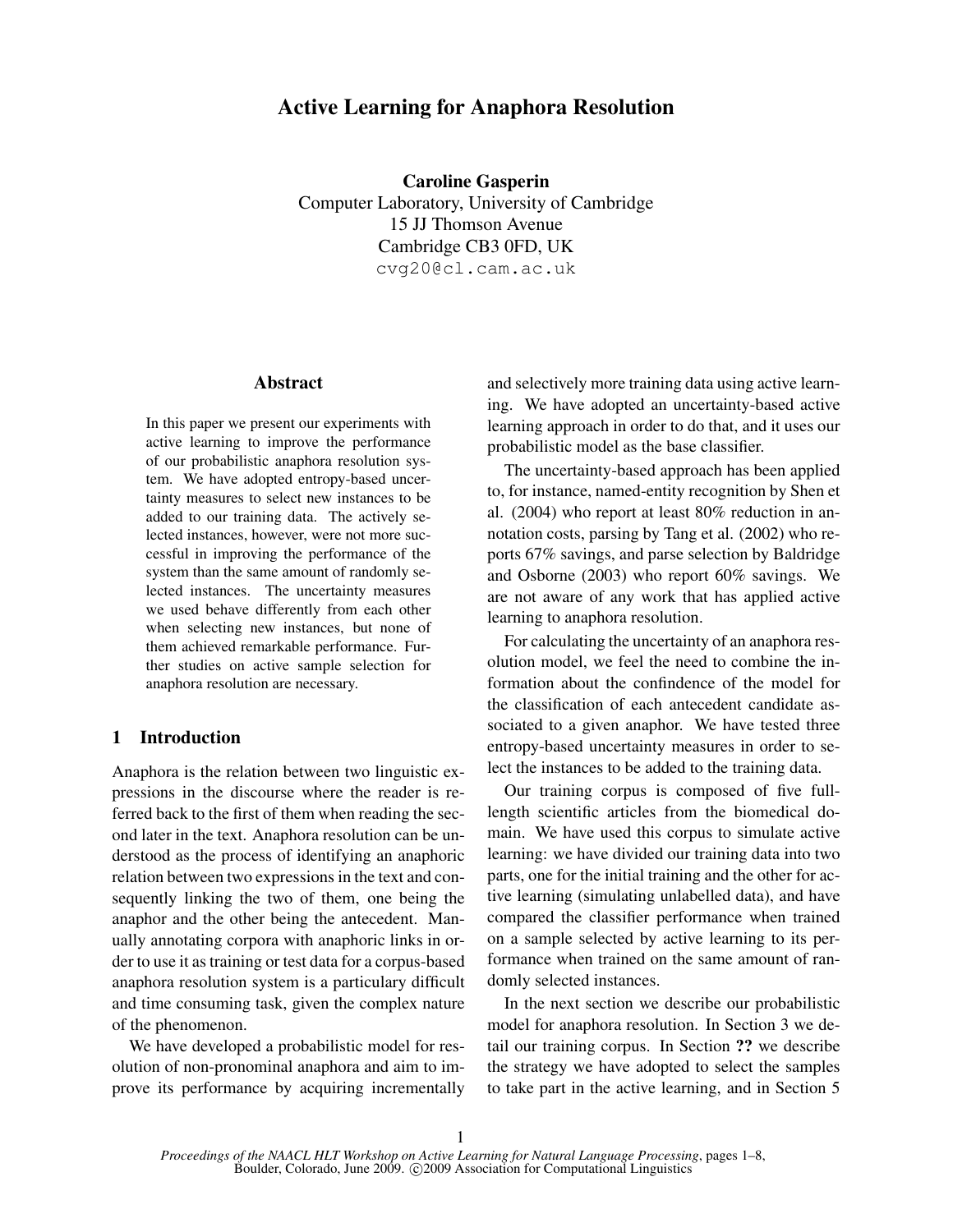we describe our experiments.

# 2 Anaphora resolution model

We have inplemented a probabilistic model for anaphora resolution in the biomedical domain (Gasperin and Briscoe, 2008). This model aims to resolve both coreferent and associative (also called bridging (Poesio and Vieira, 1998)) cases of nonpronominal anaphora. Table 1 shows examples of these types of anaphoric relations. Coreferent are the cases in which the anaphor and the antecedent refer to the same entity in the world, while associative cases are the ones in which the anaphor and antecedent refer to different but somehow related entities. We only take into account noun phrases referring to biomedical entities, since this was the focus of our resolution model. We consider two types of associative relations: biotype relations, which are anaphoric associative relations between noun phrases that share specific ontological relations in the biomedical domain; and set-member relations, in which the noun phrases share a set-membership relation. It is frequent however that some noun phrases do not have an antecedent, these are considered discourse-new cases, which we also aim to identify.

The probabilistic model results from a simple decomposition process applied to a conditional probability equation that involves several parameters (features). It is inspired by Ge et al.'s (1998) probabilistic model for pronoun resolution. The decomposition makes use of Bayes' theorem and independence assumptions, and aims to decrease the impact of data sparseness on the model, so that even small training corpora can be viable. The decomposed model can be thought of as a more sophisticated version of the naive-Bayes algorithm, since we consider the dependence among some of the features instead of full independence as in naive Bayes. Probabilistic models can return a confidence measure (probability) for each decision they make, which allow us to adopt techniques such as active learning for further processing.

Our model seeks to classify the relation between an anaphoric expression and an antecedent candidate as coreferent, biotype, set-member or neither. It computes the probability of each pair of anaphor and candidate for each class. The candidate with the highest overall probability for each class is selected as the antecedent for that class, or no antecedent is selected if the probability of no relation overcomes the positive probabilities; in this case, the expression is considered to be new to the discourse.

We have chosen 11 features to describe the anaphoric relations between an antecedent candidate  $a$  and an anaphor  $A$ . The features are presented in Table 2. Most features are domainindependent, while one,  $gp_{a,A}$ , is specific for the biomedical domain. Our feature set covers the basic aspects that influence anaphoric relations: the form of the anaphor's NP, string matching, semantic class matching, number agreement, and distance.

Given these features, we compute the probability  $P$  of an specific class of anaphoric relation  $C$  between a (antecedent candidate) and A (anaphor). For each pair of a given anaphor and an antecedent candidate we compute P for *C*='coreferent', *C*='biotype', and *C*='set-member'. We also compute *C*='none', that represents the probability of no relation between the NPs. P can be defined as follows:

$$
P(C = 'class'|f_A, f_a, hm_{a,A}, hm_{a,A}, mm_{a,A},
$$

$$
num_{a,A}, sr_a, bm_{a,A}, gr_{a,A}, d_{a,A}, dm_{a,A})
$$

If we were to use  $P$  as above we would suffer considerably data sparseness. In order to reduce that, we decompose the probability  $P$  and assume independence among some of the features in order to handle the sparseness of the training data. For more detail on the decomposition process refer to (Gasperin and Briscoe, 2008).

Applying Bayes' rule and selectively applying the chain rule to the above equation, as well as assuming independece among some features, we reach the following equation:

$$
P(C|f_A, f_a, hm, hmm, mm, num, sr, bm, gp, d, dm) = \\
$$

$$
P(C) P(f_A|C) P(f_a|C, f_A) P(d, dm|C, f_A, f_a)
$$
  
\n
$$
P(sr|C, d, dm) P(bm, gp|C) P(num|C, f_A, f_a)
$$
  
\n
$$
P(hm, hmm, mm|C, f_A, f_a, bm)
$$
  
\n
$$
P(f_A) P(f_a|f_A) P(d, dm|f_A, f_a)
$$
  
\n
$$
P(sr|d, dm) P(bm, gp) P(num|f_A, f_a)
$$
  
\n
$$
P(hm, hmm, mm|f_A, f_a, bm)
$$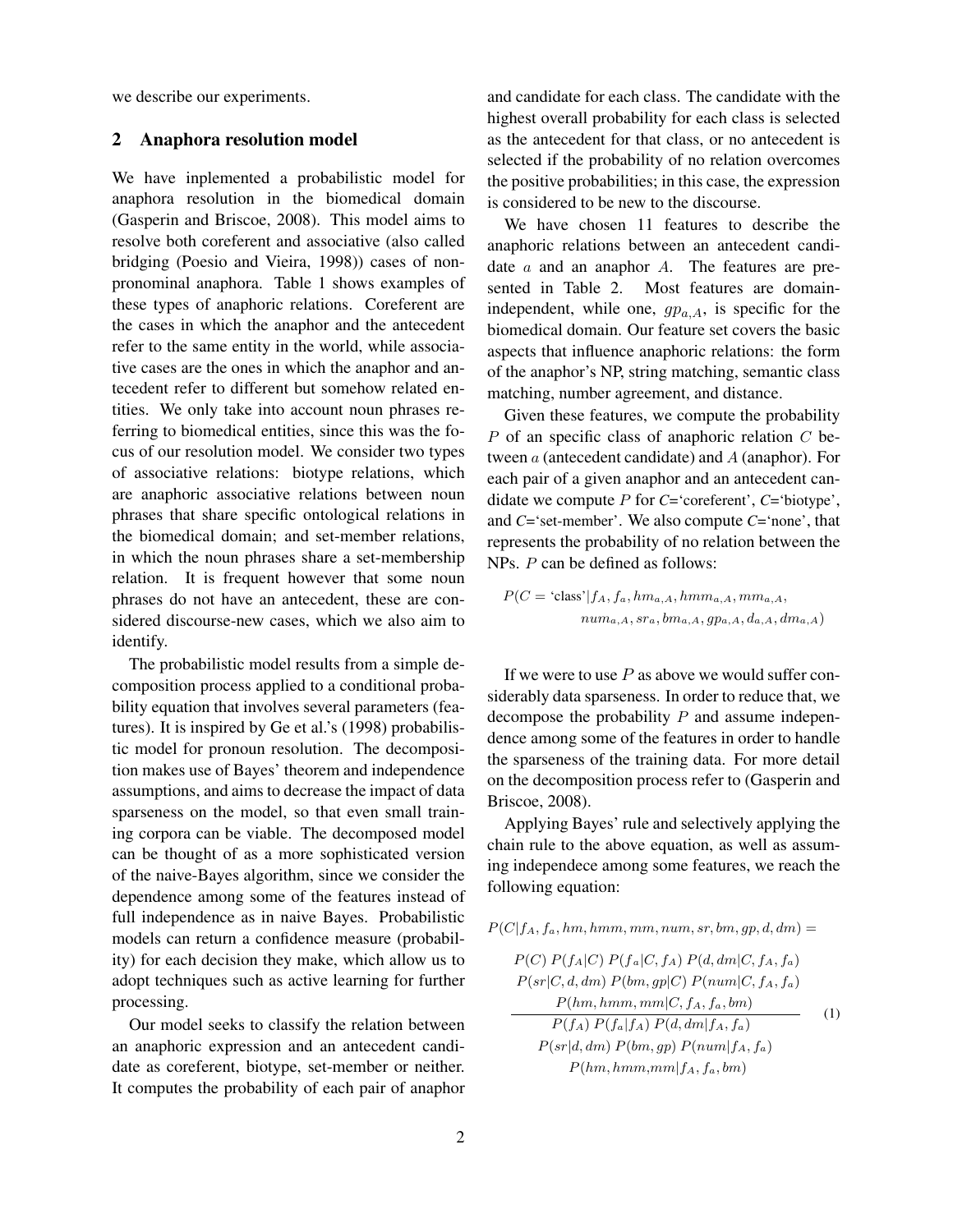|              | $\mid C \mid$ "The expression of <b>reaper</b> has been shown <b>the gene</b> encodes |  |  |  |  |  |
|--------------|---------------------------------------------------------------------------------------|--|--|--|--|--|
| $\mathbf{B}$ | "Drosophila gene Bok interacts with  expression of Bok protein promotes apoptosis "   |  |  |  |  |  |
| S            | " $\text{ced-4}$ and $\text{ced-9}$ the genes "                                       |  |  |  |  |  |
|              | " the mammalian anti-apoptotic protein Bcl-2  Bcl-2 family "                          |  |  |  |  |  |

Table 1: Examples of coreferent (C), associative biotype (B) and associative set-member (S) anaphoric relations

| Feature     | Possible values                                                                                                                      |  |  |  |  |  |
|-------------|--------------------------------------------------------------------------------------------------------------------------------------|--|--|--|--|--|
| $f_A$       | Form of noun phrase of the anaphor $A$ : 'pn', 'defnp', 'demnp', 'indefnp', 'quantnp', or 'np'.                                      |  |  |  |  |  |
| $f_a$       | Form of noun phrase of the antecedent candidate a: same values as for $f_A$ .                                                        |  |  |  |  |  |
| $hm_{a,A}$  | Head-noun matching: 'yes' if the anaphor's and the candidate's head nouns match, 'no' otherwise.                                     |  |  |  |  |  |
| $hmm_{a,A}$ | Head-modifier matching: 'yes' if the anaphor's head noun matches any of the candidate's pre-                                         |  |  |  |  |  |
|             | modifiers, or vice-versa, 'no' otherwise.                                                                                            |  |  |  |  |  |
| $mm_{a,A}$  | Modifier matching: 'yes' if anaphor and candidate have at least one head modifier in common, 'no'                                    |  |  |  |  |  |
|             | otherwise.                                                                                                                           |  |  |  |  |  |
| $num_{a,A}$ | Number agreement: 'yes' if anaphor and candidate agree in number, 'no' otherwise.                                                    |  |  |  |  |  |
| $sr_{a,A}$  | Syntactic relation between anaphor and candidate: 'none', 'apposition', 'subj-obj', 'pp', and few                                    |  |  |  |  |  |
|             | others.                                                                                                                              |  |  |  |  |  |
| $bm_{a,A}$  | Biotype matching: 'yes' if anaphor's and candidate's biotype (semantic class) match, 'no' otherwise.                                 |  |  |  |  |  |
| $gp_{a,A}$  | is biotype <i>gene</i> or <i>product</i> ? 'yes' if the anaphor biotype or candidate biotype is <i>gene</i> or <i>product</i> , 'no' |  |  |  |  |  |
|             | otherwise. This feature is mainly to distinguish which pairs can hold biotype relations.                                             |  |  |  |  |  |
| $d_{a,A}$   | Distance in sentences between the anaphor and the candidate.                                                                         |  |  |  |  |  |
| $dm_{a,A}$  | Distance in number of entities (markables) between the anaphor and the candidate.                                                    |  |  |  |  |  |

Table 2: Feature set

This equation is the basis of our resolution model. We collect the statistics to train this model from a corpus annotated with anaphoric relations that we have created. The corpus is described in the next section.

# 3 Our corpus

There are very few biomedical corpora annotated with anaphora information, and all of them are built from paper abstracts (Cohen et al., 2005), instead of full papers. As anaphora is a phenomenon that develops through a text, we believe that short abstracts are not the best source to work with and decided to concentrate on full papers.

In order to collect the statistics to train our model, we have manually annotated anaphoric relations between biomedical entities in 5 full-text articles (approx. 33,300 words)<sup>1</sup>, which are part of the Drosophila molecular biology literature. The corpus and annotation process are described in (Gasperin et al., 2007). To the best of our knowledge, this corpus

is the first corpus of biomedical full-text articles to be annotated with anaphora information.

Before annotating anaphora, we have preprocessed the articles in order to (1) tag gene names, (2) identify all NPs, and (3) classify the NPs according to their domain type, which we call biotype. To tag all gene names in the corpus, we have applied the gene name recogniser developed by Vlachos et al. (2006). To identify all NPs, their subconstituents (head, modifiers, determiner) and broader pre- and post-modification patterns, we have used the RASP parser (Briscoe et al., 2006). To classify the NPs according to their type in biomedical terms, we have adopted the Sequence Ontology  $(SO)^2$  (Eilbeck and Lewis, 2004). SO is a fine-grained ontology, which contains the names of practically all entities that participate in genomic sequences, besides the relations among these entities (e.g. is-a, part-of, derived-from relations). We derived from SO seven biotypes to be used to classify the entities in the text, namely: "gene", "gene product", "part of gene", "part of product", "gene variant", "gene subtype", and "gene

 $1$ Corpus available via the FlySlip project website http://www.wiki.cl.cam.ac.uk/rowiki/NaturalLanguage/FlySlip

<sup>&</sup>lt;sup>2</sup>http://www.sequenceontology.org/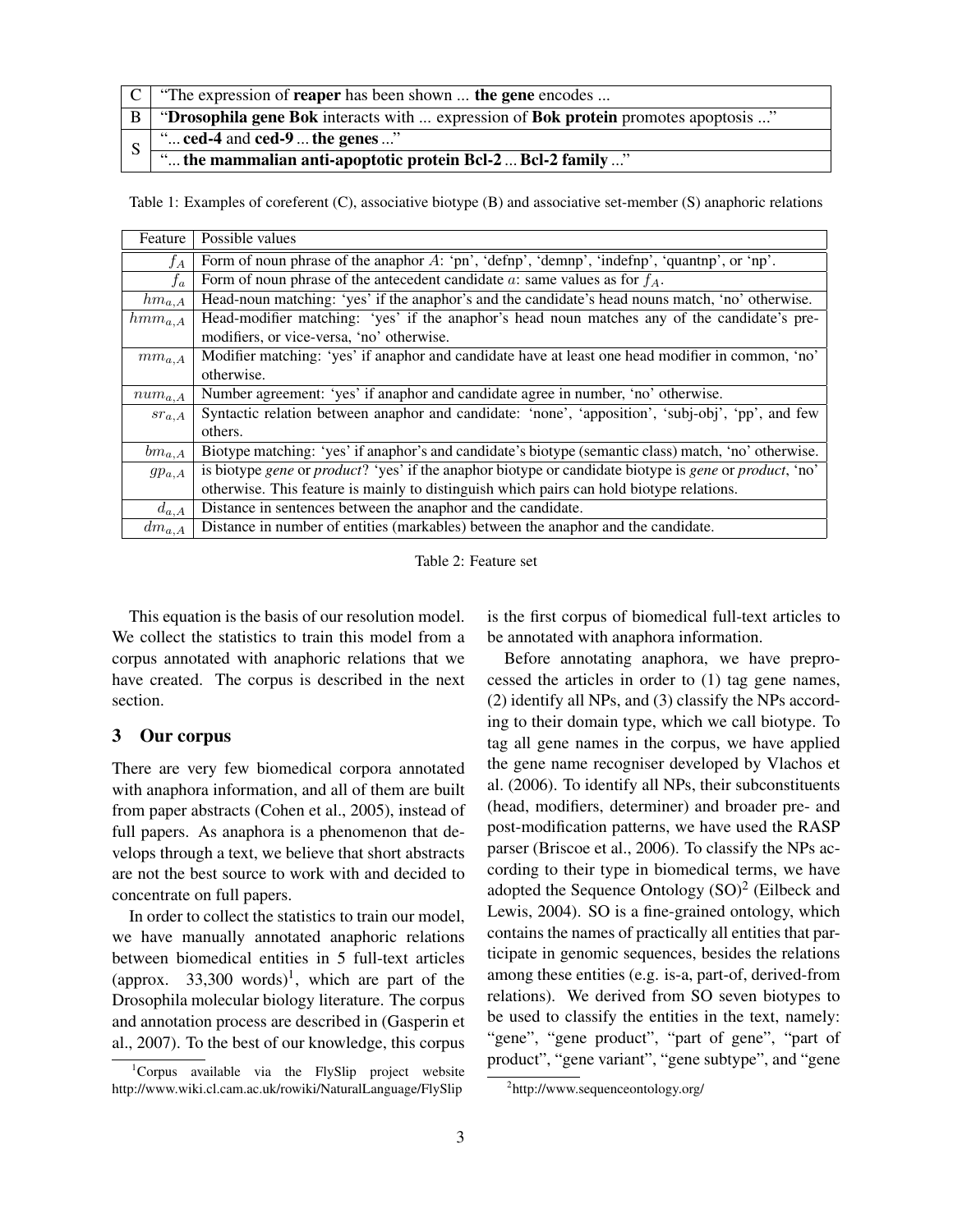| Class         | Relations |  |  |
|---------------|-----------|--|--|
| coreferent    | 1678      |  |  |
| biotype       | 274       |  |  |
| set-member    | 543       |  |  |
| discourse new | 436       |  |  |
| Total         | 3048      |  |  |
| none          | 873,731   |  |  |

Table 3: Training instances, according to anaphoric class

supertype". We also created the biotype "other-bio" to be associated with noun phrases that contain a gene name (identified by the gene name recogniser) but whose head noun does not fit any of the other biotypes. All NPs were tagged with their biotypes, and NPs for which no biotypes were found were excluded.

The gene-name tags, NP boundaries and biotypes resulting from the preprocessing phase were revised and corrected by hand before the anaphoric relations were annotated.

For each biotyped NP we annotated its closest coreferent antecedent (if found) and its closest associative antecedent (if found), from one of the associative classes. From our annotation, we can infer coreference chains by merging the coreferent links between mentions of a same entity.

The annotated relations, and the features derived from them, are used as training data for the probabilistic model above. A special characteristic of data annotated with anaphora information is the overwhelming amount of negative instances, which result from the absence of an anaphoric relation between a NP that precedes an anaphoric expression and was not marked as its antecedent (nor marked as part of the same coreference chain of its antecedent). The negative instances outnumber considerably the number of positive instances (annotated cases). Table 3 presents the distribution of the cases among the classes of anaphoric relations.

To balance the ratio between positive and negative training samples, we have clustered the negative samples and kept only a portion of each cluster, proportional to its size. All negative samples that have the same values for all features are grouped together (consequently, a cluster is formed by a set of identical samples) and only one-tenth of each

cluster members is kept, resulting in 85,314 negative samples. This way, small clusters (with less than 10 members), which are likely to represent noisy samples (similar to positive ones), are eliminated, and bigger clusters are shrunk; however the shape of the distribution of the negative samples is preserved. For example, our biggest cluster (feature values are:  $f_A = \n\gamma^n$ ,  $f_a = \n\gamma^n$ ,  $hm = \n\gamma^n$ ,  $hm = \n\gamma^n$ ,  $mm='no',$  bm='yes',  $qp='yes',$  num='yes', sr='none',  $d=16$ <',  $dm=50$ <') with 33,998 instances is reduced to 3,399 – still considerably more numerous than any positive sample. Other works have used a different strategy to reduce the imbalance between positive and negative samples (Soon et al., 2001; Ng and Cardie, 2002; Strube et al., 2002), where only samples composed by a negative antecedent that is closer than the annotated one are considered. Our strategy is more flexible and is able to the reduce further the number of negative samples. The higher the number of negative samples, the higher the precision of the resolution, but the lower the recall.

# 4 Active learning

When trained using all our annotated corpus on a 10 fold cross-validation setting our anaphora resolution model, presented above, reached the results shown in Table  $4^3$ .

We would like to improve this results without having to annotate too much more data, therefore we decided to experiment with active learning. We defined three entropy-based measures to calculate the uncertanty of our model for each decidion is makes.

<sup>&</sup>lt;sup>3</sup>'Perfect' scores shows the result of a strict evaluation, where we consider as correct all pairs that match exactly an antecedent-anaphor pair in the annotated data. On the other hand, column 'Relaxed' treats as correct also the pairs where the assigned antecedent is not the exact match in the annotated data but is coreferent with it.

| Class         | Perfect |      |      | Relaxed |      |      |
|---------------|---------|------|------|---------|------|------|
|               | P       | R    | F    | р       |      |      |
| coreferent    | 56.3    | 54.7 | 55.5 | 69.4    | 67.4 | 68.3 |
| biotype       | 28.5    | 35.0 | 31.4 | 31.2    | 37.9 | 34.2 |
| set-member    | 35.4    | 38.2 | 36.7 | 38.5    | 41.5 | 40.0 |
| discourse new | 44.3    | 53.4 | 48.4 | 44.3    | 53.4 | 48.4 |

Table 4: Performance of the probabilistic model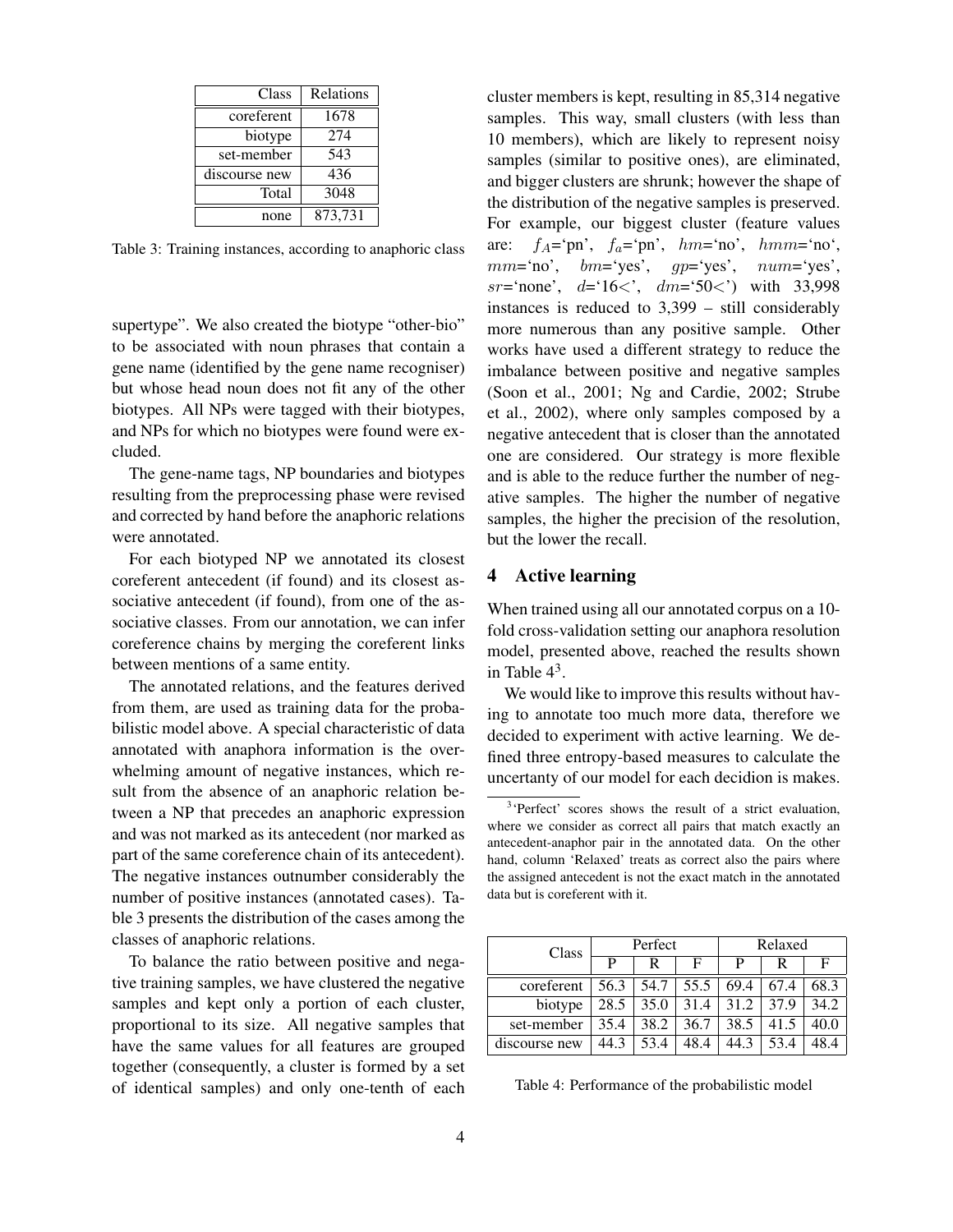#### 4.1 Uncertainty measures

In order to measure how confident our model is about the class it assigns to each candidate, and consequently the one it chooses as the antecedent of an anaphor, we experiment with the following entropybased measures.

We first compute what we call the "local entropy" among the probabilities for each class— *P(C="coreferent")*, *P(C="biotype")*, *P(C="setmember")* and *P(C="none")*—for a given pair anaphor( $A$ )-candidate( $a$ ), which is defined as

$$
LE(A, a) = -\sum_{C} P(C)log_2 P(C) \qquad (2)
$$

where  $P(C)$  represents Equation 1 above, that is, the probability assigned to the anaphor-candidate relation by our probabilistic model for a particular class. The more similar the probabilities are, the more uncertain the model is about the relation, so the higher the local entropy. This measure is similar to others used in previous work for different problems.

We also compute the "global entropy" of the distribution of candidates across classes for each anaphor. The global entropy aims to combine the uncertainty information from all antecedent candidates for a given anaphor (instead of considering only a single candidate-anaphor pair as for LE). The higher the global entropy, the higher the uncertainty of the model about the antecedent for an anaphor. The global entropy combines the local entropies for all antecedent candidates of a given anaphor. We propose two versions of the global entropy measure. The first is simply a sum of the local entropies of all candidates available for a given anaphor, it is defined as

$$
GE1(A) = \sum_{a} LE(A, a)
$$
 (3)

The second version averages the local entropies across all candidates, it is defined as

$$
GE2(A) = \frac{\sum_{a} LE(A, a)}{|a|} \tag{4}
$$

where  $|a|$  corresponds to the number of candidates available for a given anaphor.

We consider that in general the further away a candidate is from the anaphor, the lower the local entropy of the pair is (given that when distance increases, the probability of the candidate not being the antecedent, *P(C="none")*, also increases), and consequently the less it contributes to the global entropy. This is the intuition behind  $GE1(A)$ .

However, in some cases, mainly when the anaphor is a proper name, there can be several candidates at a long distance from the anaphor that still get a reasonable probability assigned to them due to positive string matching. Therefore we decided to experiment with averaging the sum of the local probabilities by the number of candidates, so  $GE2(A)$ .

## 5 Experiments

Initially, our training data was divided in 10-folds for cross-validation evaluation of our probabilistic model for anaphora resolution. For the active learning experiments we kept the same folds, using one for the initial training, eight for the active learning phase, and the remaining one for testing. We have experimented with 10 different initialtraining/active-learning/testing splits, selected randomly from all combinations of the 10 folds, and the results in this section correspond to the average of the results from the different data splits. A fold contains the positive and negative samples derived from about 270 anaphors, it contains about 7000 candidate-anaphor pairs (an average of about 26 antecedent candidates per anaphor). The anaphors that are part of each fold were randomly selected.

The purpose of our experiments is to check whether the samples selected by using the entropybased measures described above, when added to our training data, can improve the performance of the model more than in the case of adding the same amount of randomly selected samples. For that, we computed (1) the performance of our model using one fold of training data, (2) the performance of the model over 10 iterations of active learning using each of the uncertainty measures above, and (3) the performance of the model over 10 iterations adding the same amount of randomly selected instances as for active learning. At each active learning iteration, when using  $LE(A, a)$  we selected the 1500 candidate-anaphor pairs for which uncertainty was the highest, and when using  $GE1(A)$  and  $GE2(A)$  we selected the 50 anaphors for which the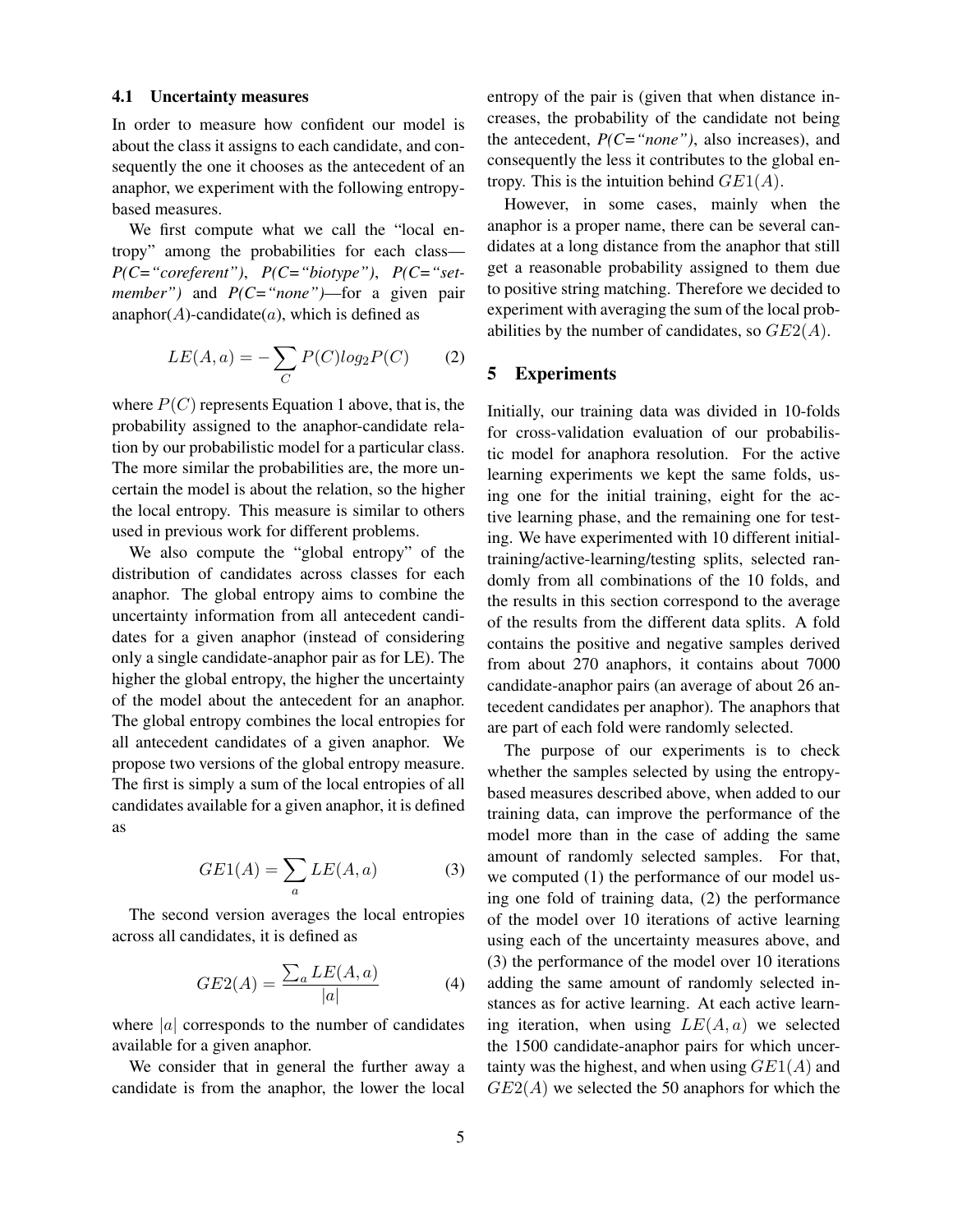model was most uncertain and generated the positive and negative instances that were associated to the anaphors.

We expected  $(2)$ , entropy-based sample selection, to achieve better performance than (3), random sample selection, however this has not happened. The graphs in Figure 1 compare the precision, recall and F-measure scores for (2) and (3) along the 10 iterations for each class of anaphoric relation. The lines corresponding to random sampling plot the results of the experiments done in the same way as for  $GE1(A)$  and  $GE2(A)$ , that is, where 50 anaphors are selected at each iteration, although we also tested random sampling in the  $LE(A, a)$  fashion, selecting 1500 candidate-anaphor pairs.

We observe that none of the uncertainty measures that we tested have performed consistently better than random sampling.  $LE(A, a)$  presents the most dramatic results, it worsens the general performance of the model for all classes, although it causes a considerable increase in precision for coreferent and set-member cases.  $GE1(A)$  and  $GE2(A)$  have a less clear pattern, but it is possible to notice that  $GE1(A)$  tends to bring improvements in precision while  $GE2(A)$  causes the opposite, improvements in recall and drops in precision.

### 6 Discussion

When looking at the instances selected by each active learning strategy, we observe the following.  $LE(A, a)$ , which considers anaphor-candidate pairs, selects mostly negative instances, given the fact that these are highly frequent. This can explain the increase in precision and drop in recall for the positive cases (observed for coreferent and set-member, the most frequent positive classes), since that is expected with the increase of negative instances.

 $GE1(A)$  and  $GE2(A)$  select a proportional number of positive and negative instances, since these measures consider an anaphor and all possible antecedent candidates, generating all instances that derive from each selected anaphor (usually one or two positive intances and several negative ones). However, we can observe some differences between the impact of using  $GE1(A)$  and  $GE2(A)$  to select instances. We observe that about 70% of the samples selected by  $GE1(A)$  were proper names, while the distribution of NP types among the samples selected by  $GE2(A)$  is similar to the original distribution in the data. This confirms the problem we expected to have with  $GE1(A)$ , since exact matches of proper names that occur at a considerable distance from the anaphor still get a higher probability assigned to them, which does not happen so often with other types of NPs. On the other hand, the correct antecedent of about 30% of  $GE2(A)$ -selected samples were in the same sentence as the anaphor, while the same occurs with only 8% of  $GE1(A)$ -selected samples.  $GE2(A)$  behaviour in this case is counter intuitive, since antecedents in the same sentence should be found by the model with lower uncertainty than antecedents further away from the anaphor. Another counter intuitive behaviour of  $GE2(A)$  is that only 3% of the selected anaphors have no string matching with their antecedents (33% have no headnoun matching), while these cases correspond to about 30% of samples selected by  $GE1(A)$  (62%) of samples have no head-noun matching). We expected samples involving no string matching to be selected because they are usually the ones the model is mostly uncertain about.

Despite the different behaviour among the measures none was successful in improving the performance of the model in relation to the performance of random sampling.

While entropy-based measures for sample selection seem the obvious option given that we use a probabilistic model, they did not give positive results in our case. A future study of different ways to combine the local entropies is necessary, as well as the study of other non-entropy-based measures for sample selection.

The main difference between our application of active learning to anaphora resolution and previous successful applications of active learning to other tasks is the amount of probabilities involved in the calculation of the uncertainty of the model. We believe this is the reason why our active learning experiments were not succesfull. While, for example, name entity recognition involves a binary decision, and parse selection involves a few parsing options, in our case there are several antecedent candidates to be considered. For anaphora resolution, when using a pairwise resolution model, it is necessary to combine the predictions for one candidate-anaphor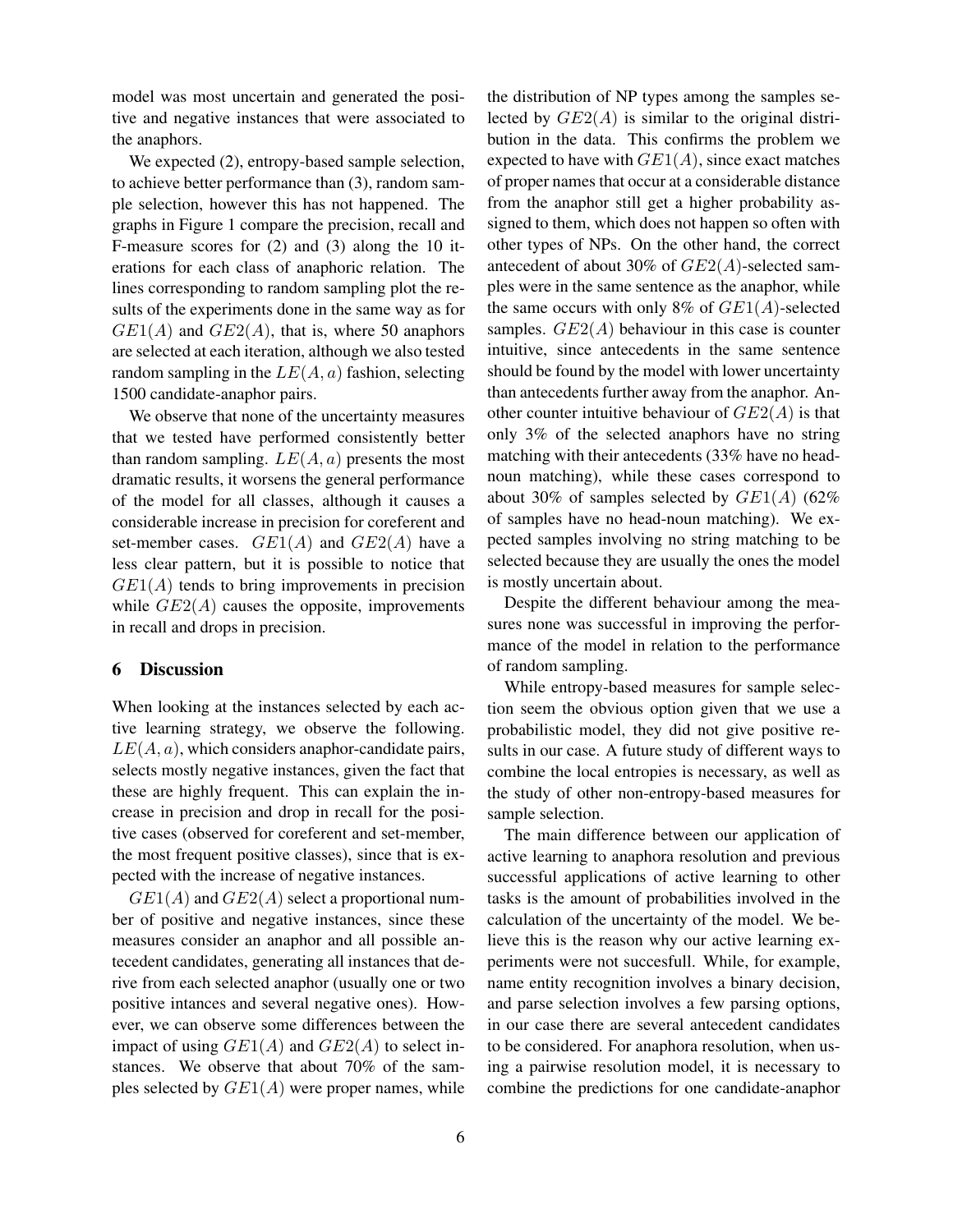

Figure 1: Graphs of the performance of active learning using  $LE(A, a)$ ,  $GE1(A)$ ,  $GE2(A)$  and random sampling.